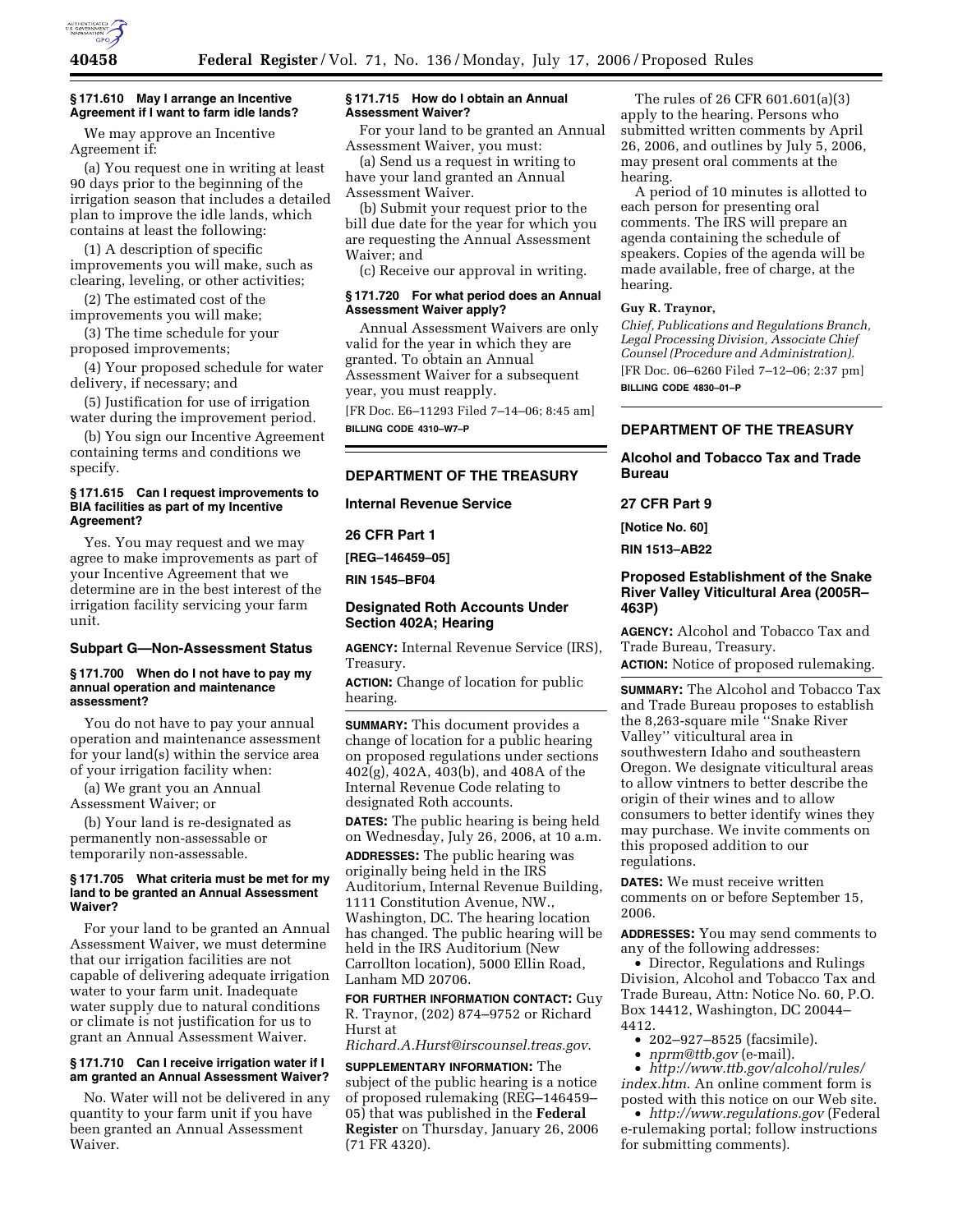You may view copies of this notice, the petition, the appropriate maps, and any comments we receive about this proposal by appointment at the TTB Information Resource Center, 1310 G Street, NW., Washington, DC 20220. To make an appointment, call 202–927– 2400. You may also access copies of the notice and comments online at *http:// www.ttb.gov/alcohol/rules/index.htm*.

See the **Public Participation** section of this notice for specific instructions and requirements for submitting comments, and for information on how to request a public hearing.

## **FOR FURTHER INFORMATION CONTACT:** N.A.

Sutton, Regulations and Rulings Division, Alcohol and Tobacco Tax and Trade Bureau, 925 Lakeville St., No. 158, Petaluma, CA 94952; telephone 415–271–1254.

### **SUPPLEMENTARY INFORMATION:**

### **Background on Viticultural Areas**

#### *TTB Authority*

Section 105(e) of the Federal Alcohol Administration Act (the FAA Act, 27 U.S.C. 201 *et seq.*) requires that alcohol beverage labels provide consumers with adequate information regarding product identity and prohibits the use of misleading information on those labels. The FAA Act also authorizes the Secretary of the Treasury to issue regulations to carry out its provisions. The Alcohol and Tobacco Tax and Trade Bureau (TTB) administers these regulations.

Part 4 of the TTB regulations (27 CFR part 4) allows the establishment of definitive viticultural areas and the use of their names as appellations of origin on wine labels and in wine advertisements. Part 9 of the TTB regulations (27 CFR part 9) contains the list of approved viticultural areas.

#### *Definition*

Section 4.25(e)(1)(i) of the TTB regulations  $(27 \text{ CFR } 4.25(e)(1)(i))$  defines a viticultural area for American wine as a delimited grape-growing region distinguishable by geographical features, the boundaries of which have been recognized and defined in part 9 of the regulations. These designations allow vintners and consumers to attribute a given quality, reputation, or other characteristic of a wine made from grapes grown in an area to its geographical origin. The establishment of viticultural areas allows vintners to describe more accurately the origin of their wines to consumers and helps consumers to identify wines they may purchase. Establishment of a viticultural area is neither an approval nor an

endorsement by TTB of the wine produced in that area.

### *Requirements*

Section 4.25(e)(2) of the TTB regulations outlines the procedure for proposing an American viticultural area and provides that any interested party may petition TTB to establish a grapegrowing region as a viticultural area. Section 9.3(b) of the TTB regulations requires the petition to include

• Evidence that the proposed viticultural area is locally and/or nationally known by the name specified in the petition;

• Historical or current evidence that supports setting the boundary of the proposed viticultural area as the petition specifies;

• Evidence relating to the geographical features, such as climate, soils, elevation, and physical features, that distinguish the proposed viticultural area from surrounding areas;

• A description of the specific boundary of the proposed viticultural area, based on features found on United States Geological Survey (USGS) maps; and

• A copy of the appropriate USGS map(s) with the proposed viticultural area's boundary prominently marked.

### **Snake River Valley Petition**

The wine grape growers of the Snake River Valley in Idaho, the Idaho Grape Growers and Wine Producers Commission, and the Idaho Department of Commerce and Labor, collectively referred to as the ''petitioner,'' have submitted a petition to establish the 8,263-square mile Snake River Valley viticultural area. The proposed viticultural area includes Ada, Adams, Boise, Canyon, Elmore, Gem, Gooding, Jerome, Owyhee, Payette, Twin Falls, and Washington Counties in southwestern Idaho and Baker and Malheur Counties in southeastern Oregon. The proposed boundary encompasses 15 wineries, 46 vineyards, and 1,107 acres of commercial vineyard production. We summarize below the supporting evidence presented with the petition.

#### *Name Evidence*

The petitioner provided multiple sources of ''Snake River Valley'' name evidence for the proposed viticultural area. References include winemaking and vineyards, agriculture, early regional exploration, and other name uses.

The Fall 2001 edition of Wine Press Northwest ran an article titled ''Idaho Wineries at a Glance,'' which says, ''At

first glance, the Snake River Valley seems an idyllic place to grow grapes\* \* \*'' and continues to explain that most of the grapes are grown in the Snake River Valley area west of Boise, Idaho. The February 17, 2005, edition of Wine Press Northwest ran an article describing the Snake River Valley as a beautiful area in southwestern Idaho. The article noted that most of the Idaho wineries and vineyards are at elevations between 1,500 and 2,500 feet in the western portion of the Snake River Valley.

The official Web site of the State of Idaho has a link to the history of Idaho, noting that in 1811 the Pacific Fur Company expedition explored the Snake River Valley and discovered the Boise Valley, which is within the boundary of the proposed viticultural area. An undated Sunset Magazine article, ''The Snake River Valley of Idaho-Eastern Oregon,'' discusses the significant agricultural production in the Snake River Valley of Idaho and eastern Oregon.

The USGS maps used to identify the proposed Snake River Valley viticultural area prominently identify the Snake River at the low elevations of the proposed viticultural area. The American Automobile Association Western States/Provinces map, dated February 2003 through May 2005, shows the Snake River flowing from its headwaters in Wyoming, through Utah, Idaho, and Oregon, and into Washington to where it joins the Columbia River near Pasco and Kennewick.

#### *Boundary Evidence*

The proposed Snake River Valley viticultural area covers portions of southwestern Idaho and southeastern Oregon. The basis for the proposed boundaries, the petitioner explains, is the extent of ancient Lake Idaho, a deep lake that filled the western part of the Snake River Valley approximately 4 million years ago. The proposed boundary line, with a maximum elevation of 1,040 meters, or 3,412 feet, surrounds the now dry, ancient Lake Idaho at the highest elevation conducive to viticulture, according to the petitioner.

The Snake River Plain, a crescentshaped belt of lava and sediment ranging from 40 to 62 miles wide, extends about 372 miles in length across southern Idaho, according to the petitioner. The geology of the western portion of the Snake River Plain, the petitioner continues, has lower elevations and a rift-bounded basin, which contrast to the higher elevations of the eastern section of the Snake River Plain. Also, the colder and drier climate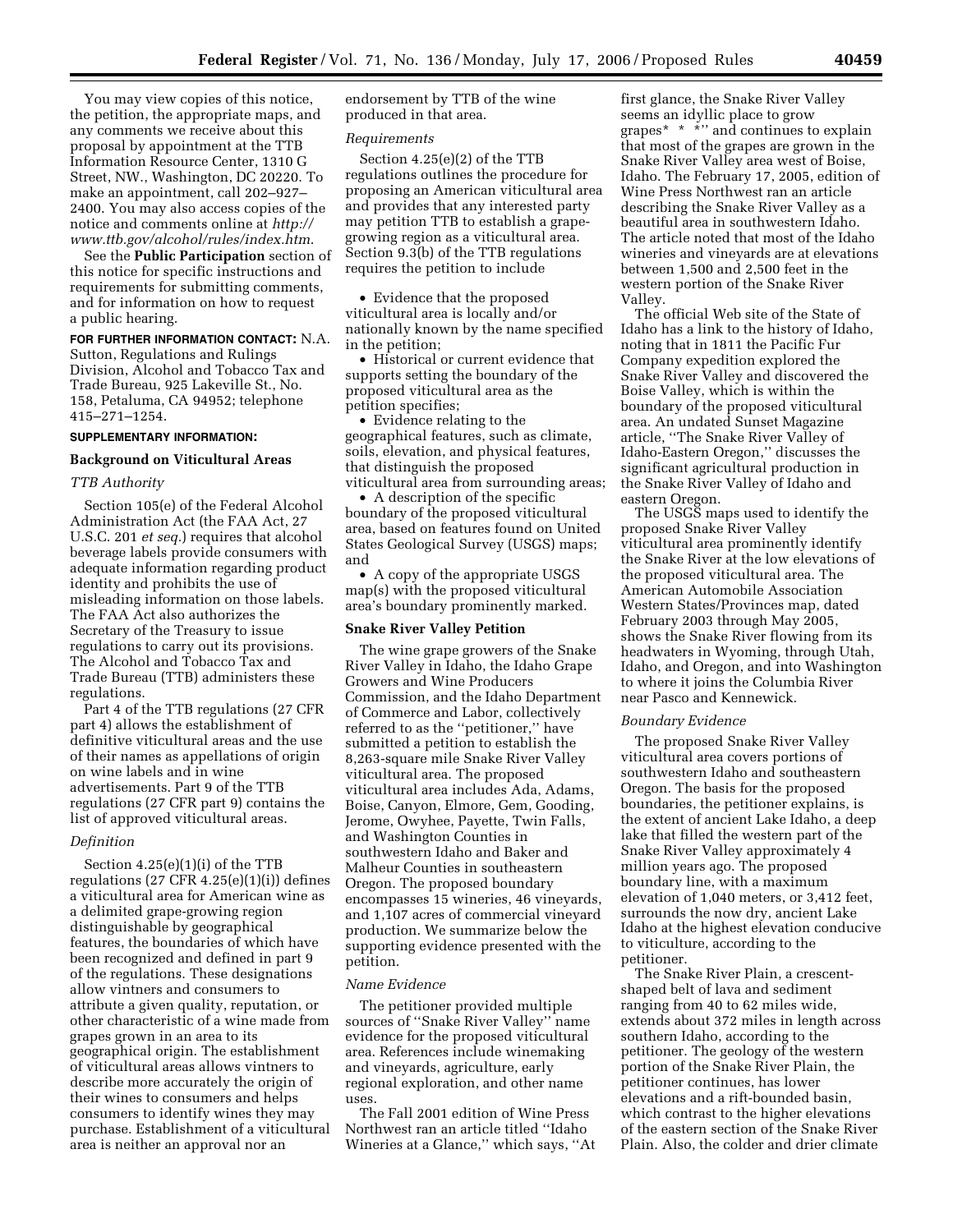of the eastern area is not conducive to successful viticulture, according to the petitioner, unlike the warmer weather and lower elevations of ancient Lake Idaho.

An April 21, 1997, article, ''Hydrogeologic Framework of the Boise Valley of Southwest Idaho,'' by Spencer H. Wood, Department of Geosciences, Boise State University, describes the Snake River Plain as a great geologic bathtub with layers of mud sediment and interconnected layers of sand. The depth of the basin plain averages 3,500 feet but extends to 6,000 feet, according to the article. Also, in prehistoric times the ancient Lake Idaho was, in places, 800 feet deep and covered 5,000 square miles. In modern times this region is a flat, semiarid plain that is irrigated for agriculture with water from the Boise River and with ground water, according to the article.

### *Distinguishing Features*

The proposed Snake River Valley viticultural area, the petitioner explains, includes a series of distinguishing features. Its topography includes elevations lower than the surrounding areas and a fault-bounded, rift basin geography, according to the petitioner. Also, the area is primarily underlain by sedimentary rock. The comparatively warm climate of the proposed Snake River Valley viticultural area, the petitioner adds, creates better grapegrowing conditions than those in the surrounding higher elevations and the Snake River Valley in eastern Idaho.

#### Geology

The geologic history of the proposed Snake River Valley viticultural area, the petitioner states, includes flood basalts, northwest-trending structures, loess mantles, and outburst floods. The ancient Lake Idaho, according to the petitioner, extends 149 miles northwest to southeast, from the Oregon-Idaho State line to west of Twin Falls, Idaho, as a system of lakes and flood plains.

North of the proposed Snake River Valley viticultural area boundary line, the petitioner explains, are Cretaceous granites of the Idaho Batholith, Eocene volcanoes, older sedimentary rocks, and volcanic flows. Also, to the south of the proposed boundary line, volcanic rocks overlie the southern extension of the granite basement.

### Regional Summary

The petitioner includes a map of the Snake River Plain Aquifer System and information modified from the ''Ground Water Atlas of the United States: Idaho, Oregon, Washington, U.S. Geological Survey Hydrologic Atlas HA 730–H,

1994.'' The map shows that the Western Plain, which is within the proposed Snake River Valley viticultural area, is underlain by aquifers in basaltic rock but mainly in unconsolidated (sedimentary) deposits. In contrast, the Eastern Plain, to the east of the proposed Snake River Valley viticultural area, is underlain predominantly by aquifers in Pliocene and younger basaltic rocks.

The petitioner includes a second map that documents the distribution of rock types in the Pacific Northwest States, based on information taken from the same USGS Hydrologic Atlas noted above. The proposed Snake River Valley viticultural area, according to the map, is underlain primarily by sedimentary rocks, distinguishing the area from basaltic and other igneous rocks in the surrounding regions.

#### Geography

*Physical Features:* The petitioner describes the ancient Lake Idaho as the physical focus and an important distinguishing feature of the proposed Snake River Valley viticultural area. Historically, the ancient Lake Idaho, the petitioner continues, was a trough-like structure of lakes. The proposed Snake River Valley viticultural area boundary encircles the now dry, ancient Lake Idaho, a low elevation, fault-bounded, rift basin with a relatively flat, sedimentary bottom, according to the petitioner. The surrounding areas, beyond the proposed boundary, have a mountainous topography with generally higher elevations.

*Elevation:* Low elevation, between 660 and 1,040 meters, or 2,165 and 3,412 feet, when compared to the surrounding mountains and the eastern portion of the Snake River Valley, is a significant distinguishing feature of the proposed Snake River Valley viticultural area, as shown on the USGS maps and described by the petitioner. Oxbow Dam, along the Snake River in Adams County, Idaho, lies at an elevation of 660 meters, or 2,165 feet, the petitioner explains, but the encircling proposed viticultural area boundary line generally adheres to an elevation of 1,040 meters, or 3,412 feet, according to the boundary outlined in the petition. The proposed boundary line deviates from its prescribed 1,040 meter elevation twice at the northernmost boundary on the McCall map and again along the western boundary of the Vale map. The petitioner explains that the 1,040-meter contour line, past the boundaries of the McCall and Vale maps, continues into regions not associated with the Snake River Valley or with viticulture. The

region's viticulture, according to the petitioner, is successful between elevations of 664 and 950 meters, or 2,180 and 3,117 feet.

Mountains surrounding the western Snake River Valley region exceed 7,000 feet in elevation, especially to the east of the proposed viticultural area boundary line in the Boise National Forest, as shown on the Idaho City, Idaho, USGS map. The City of Twin Falls, Idaho, about 21⁄2 miles southeast of the proposed Snake River Valley viticultural area's eastern boundary line, as shown on the USGS Twin Falls, Idaho, map, lies at an elevation of 3,729 feet, or about 320 feet above the proposed viticultural area boundary line.

The petitioner provides three topographic profiles of the proposed Snake River Valley viticultural area drawn from various points of the compass. The three profiles include (1) California Mountain, Oregon, to Bruneau, Idaho, (2) Oreana, Idaho, to Danskin Peak, Idaho, and (3) Marsing, Idaho, to Emmett, Idaho. The profiles show the lower elevations of the ancient Lake Idaho basin in comparison to the surrounding higher mountain elevations beyond the proposed viticultural area boundary line. Payette, Idaho, is at an elevation of about 2,300 feet in the basin, but California Mountain, Oregon, reaches a height of approximately 5,150 feet, significantly higher than the proposed viticultural area boundary line.

#### Soils

The petitioner describes the soils of the proposed Snake River Valley viticultural area as being diverse and not a distinguishing feature, the soils having developed in various parent material, during various time frames, and under varying climatic conditions. The soils are broadly classified as Aridsols, the petitioner adds, and no single soil series or association is dominant.

Vineyards within the proposed Snake River Valley viticultural area are on soils that have underlying parent material derived from weathered sediment from the ancient Lake Idaho, according to the petitioner. At the surface are loess, sand, and, in slack water areas, flood-deposited silt, the petitioner explains. Typically, vineyards in the proposed area are on very shallow soils on slopes.

#### Climate

The distinguishing climatic features of the proposed Snake River Valley viticultural area, the petitioner states, include precipitation, air temperature,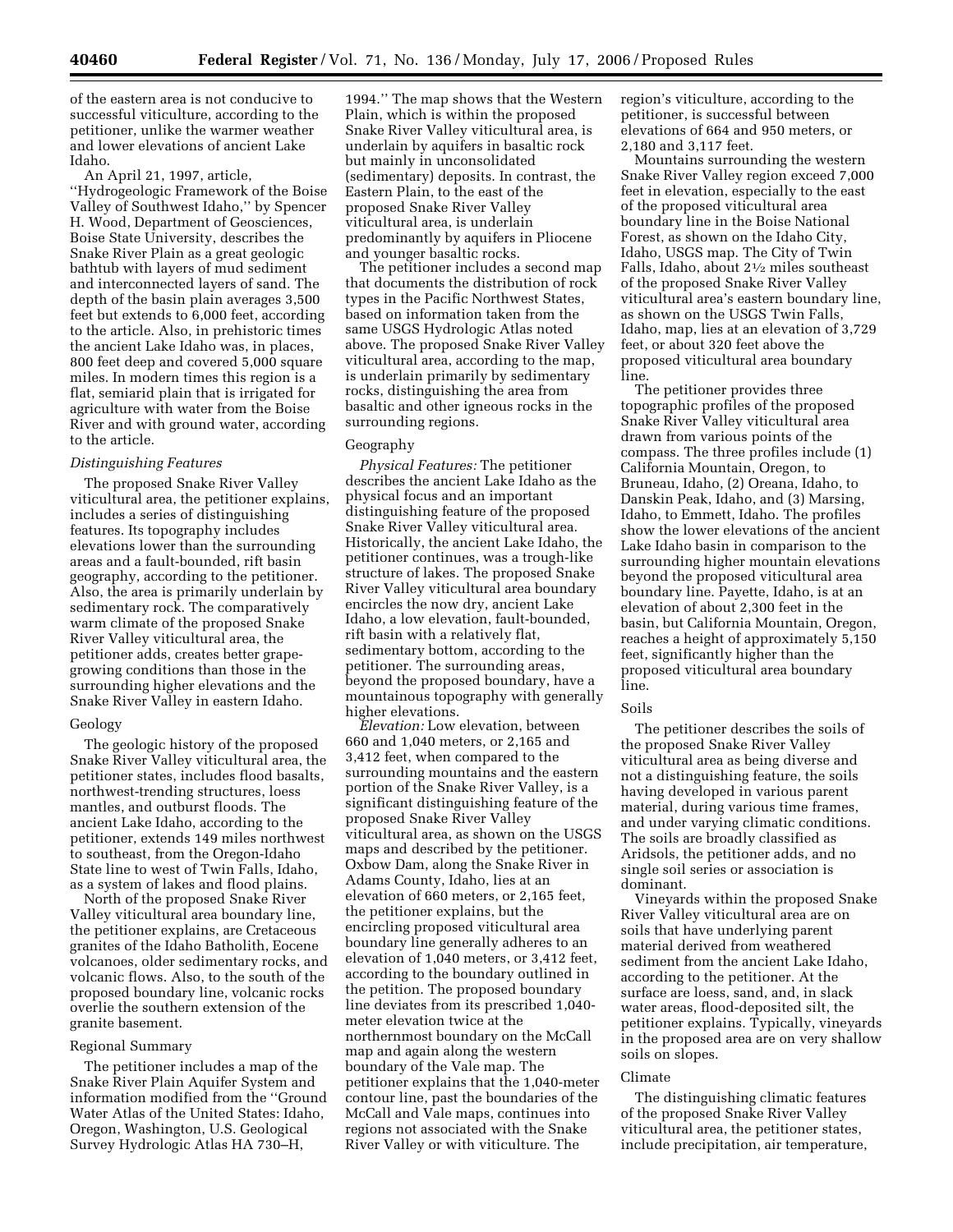heat-unit accumulation, and growing season length. Climatic contributing factors, the petitioner continues, include the following: the region's topography, a basin depression with surrounding mountainous terrain; the continental inland location approximately 310 miles east of the Cascade Range; and the 43 degree north latitude. The petitioner adds that the proposed Snake River Valley viticultural area is in a climatic transition zone with both continental and maritime regimes. The combination of elevation and latitude of the proposed Snake River Valley viticultural area, the

petitioner continues, creates a shorter grape-growing season than those in many other viticultural regions in the Western United States.

Climatic data for the proposed Snake River Valley viticultural area, often referred to as the West Snake River Valley, and for other grape-growing districts in the Western United States are noted in the climatic data table below.

The petitioner used online data from 1971 to 2000 compiled and archived by the National Climatic Data Center (NCDC), National Oceanic and

Atmospheric Administration, for four areas within the proposed Snake River Valley viticultural area and for three viticultural regions outside of Idaho. The petitioner averaged the collected data for the four Idaho weather stations listed in the climatic data table below. The data are listed separately in the table for each station outside of Idaho, including Umpqua Valley, Oregon; Walla Walla Valley, Washington and Oregon; and Napa Valley, California, all of which are in established American viticultural areas.

## ELEVATION, LOCATION, AND CLIMATIC DATA FOR FOUR WEATHER STATIONS WITHIN IDAHO AND FOR THREE WEATHER STATIONS IN WESTERN STATES, OUTSIDE OF IDAHO

[In the column headings, Elev. (m) means elevation in meters; MAT, mean annual temperature in degrees Celsius; MAP, mean annual precipitation in millimeters; GDD, growing (Celsius) degree-days; GSL, growing season length in days; XMT, 30-year extreme minimum temperature in degrees Celsius (with event year); and CNT, degrees of continental influence (mean annual temperature range that increases as the coastal marine influence decreases, in degrees Celsius)]

| Weather stations in the proposed Snake River<br>Valley viticultural area:                                       | Elev.<br>(m) | Location<br>(lat./long.) | <b>MAT</b><br>$(^{\circ}C)$ | <b>MAP</b><br>(mm) | GDD   | GSL | <b>XMT</b><br>$0^{\circ}$ C | <b>CNT</b><br>(°C) |
|-----------------------------------------------------------------------------------------------------------------|--------------|--------------------------|-----------------------------|--------------------|-------|-----|-----------------------------|--------------------|
| Parma Experiment Station, ID                                                                                    | 677          | 43°48' N./116°57' W.     | 9.9                         | 283                | 1,342 | 140 | $-32$<br>(1990)             | 25                 |
|                                                                                                                 | 722          | 44°15' N./116°58' W.     | 11.0                        | 307                | 1.637 | 136 | $-34$<br>(1990)             | 27                 |
|                                                                                                                 | 765          | 43°35' N./116°45' W.     | 11.6                        | 258                | 1,626 | 165 | $-30$<br>(1989)             | 24                 |
|                                                                                                                 | 753          | 42°56' N./115°19' W.     | 10.5                        | 248                | 1,413 | 125 | $-32$<br>(1989)             | 24                 |
| Averages of above four Idaho stations in<br>WSRV.<br>Other Western Viticultural Areas (Reporting Sta-<br>tion): | 729          | N/A                      | 10.8                        | 274                | 1.504 | 142 | N/A                         | 25                 |
| Umpqua Valley (Roseburg, OR)                                                                                    | 128          | 43°2' N./123°36' W.      | 13.0                        | 855                | 1,484 | 218 | 3<br>(1989)                 | 15                 |
| Walla Walla Valley (Walla Walla, WA)                                                                            | 357          | 46°5' N./118°28' N.      | 12.3                        | 530                | 1,715 | 206 | $-11$<br>(1985)             | 23                 |
|                                                                                                                 | 18           | 38°28′ N./122°27′ W.     | 15.0                        | 672                | 1,753 | 259 | 14<br>(1990)                | 11                 |

*Precipitation:* The proposed Snake River Valley viticultural area is a semiarid desert with minimal summer precipitation, the petitioner explains. The proposed viticultural area has a mean annual precipitation of 10 to 12 inches, the petitioner continues, occurring mostly in winter. The low precipitation rate combines with warm weather during the growing season, the petitioner notes, and the vineyards therefore need irrigation.

The Idaho weather stations within the proposed Snake River Valley viticultural area, according to the petitioner, receive about half the annual precipitation of the weather stations at Umpqua Valley, Oregon; Walla Walla Valley, Washington and Oregon; and Napa Valley, California. The petitioner explains that the lower annual precipitation of the proposed Snake River Valley viticultural area may be partially due to the rain shadows of the

Cascade, Sierra Nevada, and Owyhee mountain ranges.

*Temperature:* The proposed Snake River Valley viticultural area's mean annual temperature, based on an average of the four Idaho stations monitored, is 51 degrees F, or 10.8 degrees C, according to the NCDC data. The midwinter mean temperatures are below 0 degrees C for several months, and potential vineyard damage is a hazard, the petitioner explains. The California, Oregon, and Washington weather stations listed in the climatic data table above have warmer average temperatures in winter. The differences in the extreme winter temperatures and the mean annual temperature ranges between the proposed Snake River Valley viticultural area and the three weather stations monitored in California, Oregon, and Washington and Oregon show significant variations in viticultural growing conditions.

The petitioner explains that the difference in winter temperatures between the colder proposed Snake River Valley viticultural area and the stations at Umpqua Valley, Oregon; and Walla Walla Valley, Washington and Oregon; and Napa Valley, California, results, to a great extent, from the higher elevation of the proposed viticultural area, which is between 660 and 1,040 meters, or 2,165 and 3,412 feet. Elevations of the other stations are Umpqua Valley, about 460 feet; Walla Walla Valley, 1,200 feet; and Napa Valley, 40 feet.

Regarding the seven weather stations, four in Idaho and three in other Western States, distances from the Pacific Ocean affect the amount of moderating, marine air temperatures they receive. Oceans tend to moderate air temperatures over land; hence, a wider annual temperature range indicates a greater degree of continental influence, or distance from an ocean. The proposed Snake River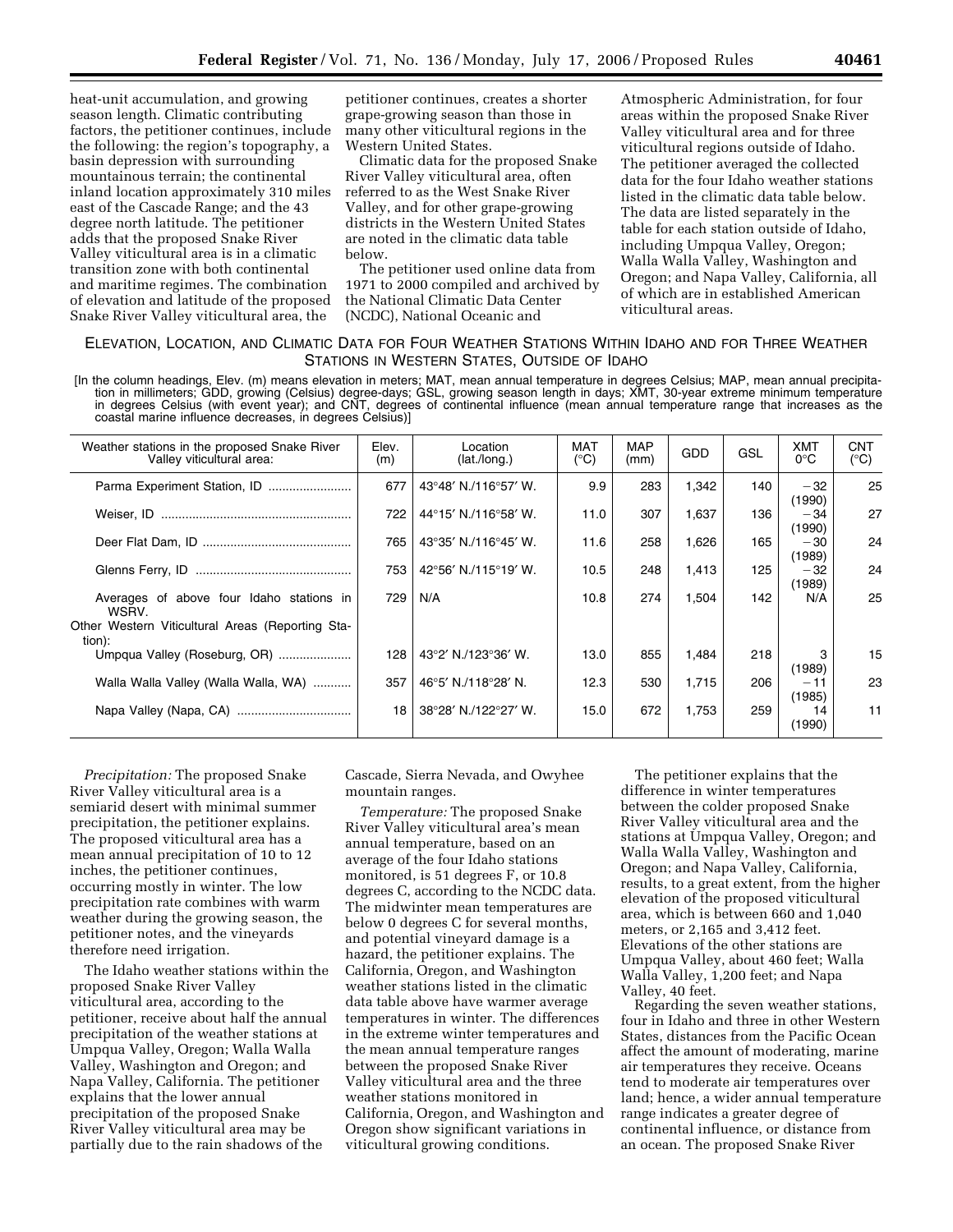Valley viticultural area and the Walla Walla Valley both have, as a measure of continental influence, mean annual temperature ranges of about 25 degrees C. In comparison, the Umpqua Valley and the Napa Valley, both of which are closer to the Pacific Ocean and are at low elevations, have a smaller mean annual temperature range—about 15 degrees C.

The temperatures of the proposed Snake River Valley viticultural area, according to the petitioner, rise rapidly during the growing season, from June through August. The Umpqua Valley in Oregon and the proposed Snake River Valley viticultural area have similar, annual, total growing degree-days, as shown in the climatic data table above; but, they have between 200 and 250 fewer heat units than the Walla Walla Valley, Washington and Oregon, and the Napa Valley, California. Each degree that a day's mean temperature is above 50 degrees F, which is the minimum temperature required for grapevine growth, is counted as 1 degree-day (see ''General Viticulture,'' Albert J. Winkler, University of California Press, 1975).

The proposed Snake River Valley viticultural area growing season length correlates to the frost-free period from about May 10 to September 29 annually, according to the petitioner. The total measurement of annual viticultural growth is between 64 and 117 days less than in the Walla Walla Valley, Washington and Oregon; Umpqua Valley, Oregon; and Napa Valley, California, viticultural areas.

#### *Boundary Description*

See the narrative boundary description of the petitioned-for viticultural area in the proposed regulatory text published at the end of this notice.

#### *Maps*

The petitioner provided the required maps, and we list them below in the proposed regulatory text.

#### **Impact on Current Wine Labels**

Part 4 of the TTB regulations prohibits any label reference on a wine that indicates or implies an origin other than the wine's true place of origin. If we establish this proposed viticultural area, its name, ''Snake River Valley'', will be recognized under 27 CFR 4.39(i)(3) as a name of viticultural significance. The text of the new regulation would clarify this point. Consequently, wine bottlers using ''Snake River Valley'' in a brand name, including a trademark, or in another label reference as to the origin of the wine, will have to ensure that the product is eligible to use the viticultural

area's name as an appellation of origin. On the other hand, we do not believe that any single part of the proposed viticultural area name standing alone, such as ''Snake'' or ''Snake River'', would have viticultural significance if the new area is established. Accordingly, the proposed part 9 regulatory text set forth in this document specifies only the full ''Snake River Valley'' name as a term of viticultural significance for purposes of part 4 of the TTB regulations.

For a wine to be eligible to use as an appellation of origin a viticultural area name or other term specified as being viticulturally significant in part 9 of the TTB regulations, at least 85 percent of the wine must be derived from grapes grown within the area represented by that name or other term, and the wine must meet the other conditions listed in 27 CFR 4.25(e)(3). If the wine is not eligible to use the viticultural area name or other term as an appellation of origin and that name or term appears in the brand name, then the label is not in compliance and the bottler must change the brand name and obtain approval of a new label. Similarly, if the viticultural area name or other term appears in another reference on the label in a misleading manner, the bottler would have to obtain approval of a new label. Accordingly, if a new label or a previously approved label uses the name ''Snake River Valley'' for a wine that does not meet the 85 percent standard, the new label will not be approved, and the previously approved label will be subject to revocation, upon the effective date of the approval of the Snake River Valley viticultural area.

Different rules apply if a wine has a brand name containing a viticultural area name that was used as a brand name on a label approved before July 7, 1986. See 27 CFR 4.39(i)(2) for details.

### **Public Participation**

#### *Comments Invited*

We invite comments from interested members of the public on whether we should establish the proposed viticultural area. We are also interested in receiving comments on the sufficiency and accuracy of the name, boundary, climatic, and other required information submitted in support of the petition. Please provide any available specific information in support of your comments.

TTB is particularly interested in comments on the appropriateness of the proposed east boundary line, since the Snake River Valley, according to the Geographic Names Information System, extends into southeastern Idaho. The

petitioner explains that the region east of Twin Falls, Idaho, is excluded, based on its being at higher elevations and having a colder, drier winter climate that could result in severe annual vineyard damage. The petitioner also explains that current place name recognition for the Snake River Valley is predominantly within southwestern Idaho and southeastern Oregon, the region of the proposed viticultural area. In this respect, we are interested in knowing whether an alternative name, such as West Snake River Valley, would better meet the name-evidence requirement of 27 CFR 9.3(b).

Because of the potential impact of the establishment of the proposed Snake River Valley viticultural area on wine labels that include the words ''Snake River Valley'' as discussed above under ''Impact on Current Wine Labels,'' we are particularly interested in comments regarding whether there will be a conflict between the proposed area name and currently used brand names. If a commenter believes that a conflict will arise, the commenter should describe the nature of that conflict, including any negative economic impact that approval of the proposed viticultural area will have on an existing viticultural enterprise. We are also interested in receiving suggestions for ways to avoid any conflicts, for example by adopting a modified or different name for the viticultural area.

Although TTB believes that only the full ''Snake River Valley'' name should be considered to have viticultural significance upon establishment of the proposed new viticultural area, we also invite comments from those who believe that ''Snake'' or ''Snake River'' standing alone would have viticultural significance upon establishment of the area. Comments in this regard should include documentation or other information supporting the conclusion that use of ''Snake'' or ''Snake River'' on a wine label could cause consumers and vintners to attribute to the wine in question the quality, reputation, or other characteristic of wine made from grapes grown in the proposed Snake River Valley viticultural area.

### *Submitting Comments*

Please submit your comments by the closing date shown above in this notice. Your comments must include this notice number and your name and mailing address. Your comments must be legible and written in language acceptable for public disclosure. We do not acknowledge receipt of comments, and we consider all comments as originals. You may submit comments in one of five ways: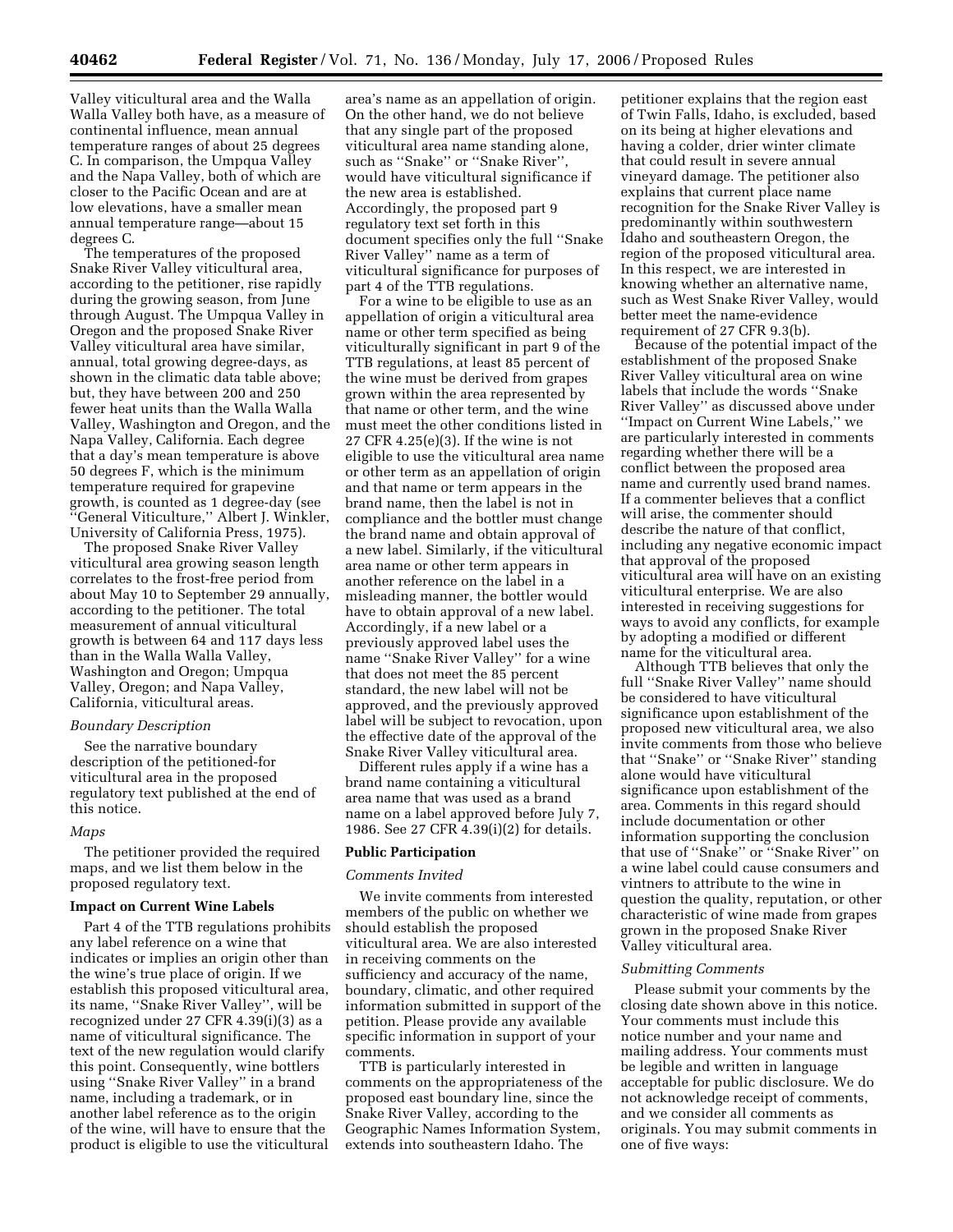• *Mail:* You may send written comments to TTB at the address listed in the **ADDRESSES** section.

• *Facsimile:* You may submit comments by facsimile transmission to 202–927–8525. Faxed comments must—

(1) Be on 8.5- by 11-inch paper;

(2) Contain a legible, written signature; and

(3) Be no more than five pages long. This limitation assures electronic access to our equipment. We will not accept faxed comments that exceed five pages.

• *E-mail:* You may e-mail comments to *nprm@ttb.gov*. Comments transmitted by electronic mail must—

(1) Contain your e-mail address;

(2) Reference this notice number on the subject line; and

(3) Be legible when printed on 8.5- by 11-inch paper.

• *Online form:* We provide a comment form with the online copy of this notice on our Web site at *http:// www.ttb.gov/alcohol/rules/index.htm*. Select the ''Send comments via e-mail'' link under this notice number.

• *Federal e-rulemaking portal:* To submit comments to us via the Federal e-rulemaking portal, visit *http:// www.regulations.gov* and follow the instructions for submitting comments.

You may also write to the Administrator before the comment closing date to ask for a public hearing. The Administrator reserves the right to determine whether to hold a public hearing.

## *Confidentiality*

All submitted material is part of the public record and subject to disclosure. Do not enclose any material in your comments that you consider confidential or inappropriate for public disclosure.

### *Public Disclosure*

You may view copies of this notice, the petition, the appropriate maps, and any comments we receive by appointment at the TTB Information Resource Center at 1310 G Street, NW., Washington, DC 20220. You may also obtain copies at 20 cents per 8.5- by 11 inch page. Contact our information specialist at the above address or by telephone at 202–927–2400 to schedule an appointment or to request copies of comments.

For your convenience, we will post this notice and any comments we receive on this proposal on the TTB Web site. We may omit voluminous attachments or material that we consider unsuitable for posting. In all cases, the full comment will be available in the TTB Information Resource Center. To access the online copy of this notice

and the submitted comments, visit *http://www.ttb.gov/alcohol/rules/ index.htm*. Select the ''View Comments'' link under this notice number to view the posted comments.

#### **Regulatory Flexibility Act**

We certify that this proposed regulation, if adopted, would not have a significant economic impact on a substantial number of small entities. The proposed regulation imposes no new reporting, recordkeeping, or other administrative requirement. Any benefit derived from the use of a viticultural area name would be the result of a proprietor's efforts and consumer acceptance of wines from that area. Therefore, no regulatory flexibility analysis is required.

### **Executive Order 12866**

This proposed rule is not a significant regulatory action as defined by Executive Order 12866, 58 FR 51735. Therefore, it requires no regulatory assessment.

#### **Drafting Information**

N.A. Sutton of the Regulations and Rulings Division drafted this notice.

### **List of Subjects in 27 CFR Part 9**

Wine.

### **Proposed Regulatory Amendment**

For the reasons discussed in the preamble, we propose to amend title 27, chapter 1, part 9, Code of Federal Regulations, as follows:

## **PART 9—AMERICAN VITICULTURAL AREAS**

1. The authority citation for part 9 continues to read as follows:

**Authority:** 27 U.S.C. 205.

## **Subpart C—Approved American Viticultural Areas**

2. Subpart C is amended by adding a new  $§ 9.$  to read as follows:

### **§ 9. Snake River Valley.**

(a) *Name.* The name of the viticultural area described in this section is ''Snake River Valley''. For purposes of part 4 of this chapter, ''Snake River Valley'' is a term of viticultural significance.

(b) *Approved maps.* The appropriate maps for determining the boundary of the Snake River Valley viticultural area are 14 United States Geological Survey 1:100,000 scale, metric topographic maps. They are titled, (1) Baker, Oregon-Idaho, 1981;

(2) McCall, Idaho-Oregon, 1980, Photoinspected 1990;

(3) Weiser, Idaho-Oregon, 1980, Photoinspected 1990;

(4) Boise, Idaho-Oregon, 1981;

- (5) Idaho City, Idaho, 1982;
- (6) Murphy, Idaho, 1986; (7) Mountain Home, Idaho, 1990;
- (8) Fairfield, Idaho, 1978;
- (9) Twin Falls, Idaho, 1979;
- (10) Glenns Ferry, Idaho, 1992;

(11) Triangle, Idaho, 1990;

(12) Mahogany Mountain, Idaho, 1978;

(13) Vale, Oregon-Idaho; 1993; and

(14) Brogan, Oregon-Idaho, 1980

(c) *Boundary.* The Snake River Valley viticultural area is located in Ada, Adams, Boise, Canyon, Elmore, Gem, Gooding, Jerome, Owyhee, Payette, Twin Falls, and Washington Counties in southwestern Idaho and in Baker and Malheur Counties in southeastern Oregon. The boundary of the Snake River Valley viticultural area is as described below:

(1) The beginning point is on the Baker map in Oregon at the intersection of the 1,040-meter contour line and Interstate 84, between Pleasant Valley and Oxman in Baker County, T10S/ R42E;

(2) From the beginning point proceed east following the 1,040-meter contour line along the eastern side of the Burnt River Valley, then crossing over to the Brogan map, proceed northerly along the western side of the Snake River Valley and, crossing back over to the Baker map, proceed westerly along the southern side of the Powder River Valley to the 1,040-meter contour line's intersection with the northern boundary of Baker County, T7S/R40E, on the Baker map;

(3) Proceed 7.5 miles straight east along the northern boundary of Baker County to its intersection with the 1,040-meter line east of Oregon State Road 203 and three unnamed creeks, T7S/R41E, on the Baker map;

(4) Proceed generally southeast along the 1,040-meter contour line onto the McCall map, to its intersection with the 45 degree north latitude, to the immediate west of North Creek in the Hell's Canyon National Recreation Area, T6S/R47E, on the northern border of the McCall map;

(5) Proceed straight east along the 45 degree north latitude to its intersection with the 1,040-meter contour line, to the immediate east of North Creek, T6S/ R47E, on the McCall map;

(6) Follow the 1,040-meter contour line, which encircles the northern portion of McLain Gulch, to its second intersection with the 45 degree north longitude, west of the Snake River in Baker County, Oregon, T6S/R48E, on the McCall map;

(7) Proceed straight east along the 45 degree north latitude to its intersection